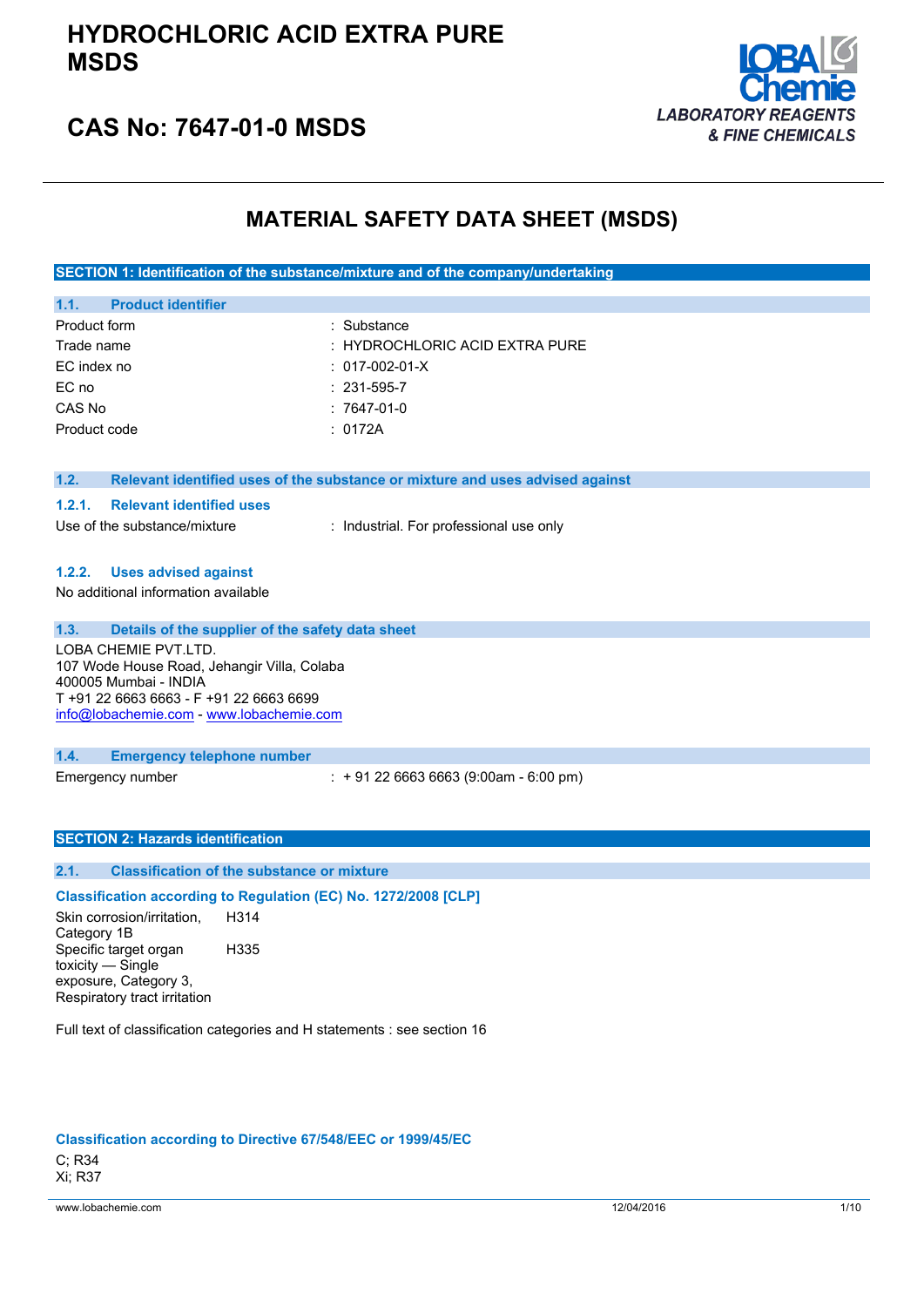Safety Data Sheet

Full text of R-phrases: see section 16

### **Adverse physicochemical, human health and environmental effects** No additional information available

**2.2. Label elements Labelling according to Regulation (EC)** No. 1272/2008 [CLP] Hazard pictograms (CLP) in the state of the state of the state of the state of the state of the state of the state of the state of the state of the state of the state of the state of the state of the state of the state of GHS05 GHS07 Signal word (CLP) : Danger Hazard statements (CLP) : H314 - Causes severe skin burns and eye damage H335 - May cause respiratory irritation Precautionary statements (CLP) : P280 - Wear protective gloves, protective clothing, eye protection, face protection P305+P351+P338 - IF IN EYES: Rinse cautiously with water for several minutes. Remove contact lenses, if present and easy to do. Continue rinsing P310 - Immediately call a doctor P261 - Avoid breathing vapours, dust, fume, gas

### **2.3. Other hazards**

No additional information available

### **SECTION 3: Composition/information on ingredients 3.1. Substance** Name : HYDROCHLORIC ACID EXTRA PURE CAS No : 7647-01-0 EC no : 231-595-7 EC index no : 017-002-01-X

Full text of R- and H-phrases: see section 16

#### **3.2. Mixture**

Not applicable

| <b>SECTION 4: First aid measures</b>             |                                                                                                                                                                                                                 |  |
|--------------------------------------------------|-----------------------------------------------------------------------------------------------------------------------------------------------------------------------------------------------------------------|--|
|                                                  |                                                                                                                                                                                                                 |  |
| 4.1.<br><b>Description of first aid measures</b> |                                                                                                                                                                                                                 |  |
| First-aid measures after inhalation              | : Remove victim to fresh air and keep at rest in a position comfortable for breathing.<br>Immediately call a POISON CENTER or doctor/physician. Call a POISON CENTER<br>or doctor/physician if you feel unwell. |  |
| First-aid measures after skin contact            | : Remove/Take off immediately all contaminated clothing. Rinse skin with<br>water/shower. Immediately call a POISON CENTER or doctor/physician.                                                                 |  |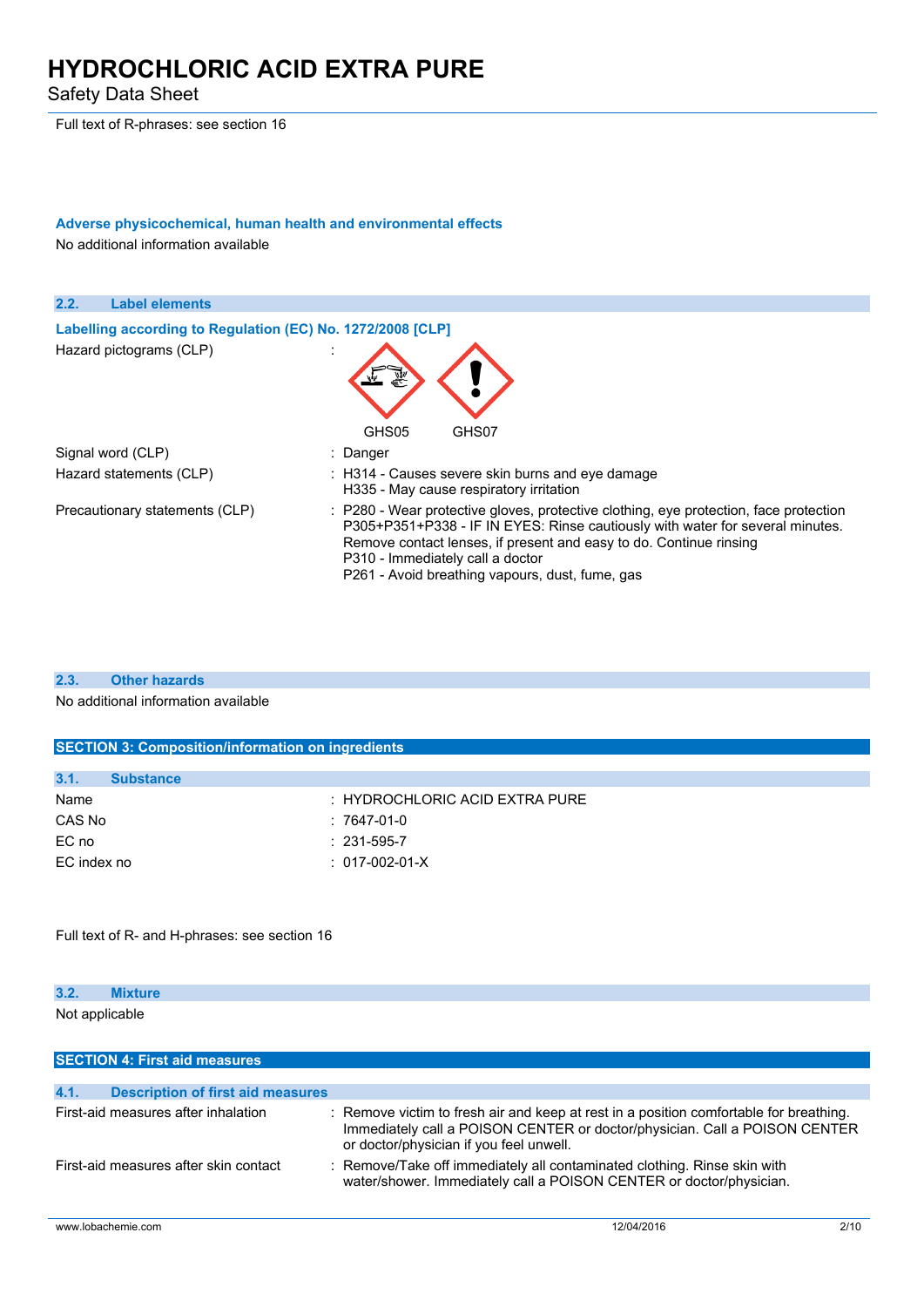| First-aid measures after eye contact                                        | Rinse cautiously with water for several minutes. Remove contact lenses, if present<br>and easy to do. Continue rinsing. Immediately call a POISON CENTER or<br>doctor/physician. |
|-----------------------------------------------------------------------------|----------------------------------------------------------------------------------------------------------------------------------------------------------------------------------|
| First-aid measures after ingestion                                          | Rinse mouth. Do NOT induce vomiting. Immediately call a POISON CENTER or<br>doctor/physician.                                                                                    |
| 4.2.<br>Most important symptoms and effects, both acute and delayed         |                                                                                                                                                                                  |
| Symptoms/injuries                                                           | : Causes severe skin burns and eye damage.                                                                                                                                       |
| Symptoms/injuries after inhalation                                          | : May cause respiratory irritation.                                                                                                                                              |
| 4.3.                                                                        | Indication of any immediate medical attention and special treatment needed                                                                                                       |
| Treat symptomatically.                                                      |                                                                                                                                                                                  |
| <b>SECTION 5: Firefighting measures</b>                                     |                                                                                                                                                                                  |
| 5.1.<br><b>Extinguishing media</b>                                          |                                                                                                                                                                                  |
| Suitable extinguishing media                                                | : Carbon dioxide. Dry powder. Foam. Water spray.                                                                                                                                 |
| Unsuitable extinguishing media                                              | : Do not use a heavy water stream.                                                                                                                                               |
|                                                                             |                                                                                                                                                                                  |
| 5.2.<br>Special hazards arising from the substance or mixture               |                                                                                                                                                                                  |
| No additional information available                                         |                                                                                                                                                                                  |
| 5.3.<br><b>Advice for firefighters</b>                                      |                                                                                                                                                                                  |
| Protection during firefighting                                              | Do not enter fire area without proper protective equipment, including respiratory<br>protection.                                                                                 |
| <b>SECTION 6: Accidental release measures</b>                               |                                                                                                                                                                                  |
| 6.1.                                                                        | Personal precautions, protective equipment and emergency procedures                                                                                                              |
| 6.1.1.<br>For non-emergency personnel                                       |                                                                                                                                                                                  |
| <b>Emergency procedures</b>                                                 | : Evacuate unnecessary personnel.                                                                                                                                                |
|                                                                             |                                                                                                                                                                                  |
| 6.1.2.<br>For emergency responders                                          |                                                                                                                                                                                  |
| Protective equipment                                                        | : Use personal protective equipment as required.                                                                                                                                 |
| <b>Emergency procedures</b>                                                 | : Ventilate area.                                                                                                                                                                |
| 6.2.<br><b>Environmental precautions</b>                                    |                                                                                                                                                                                  |
| Avoid release to the environment.                                           |                                                                                                                                                                                  |
| 6.3.<br>Methods and material for containment and cleaning up                |                                                                                                                                                                                  |
| Methods for cleaning up                                                     | : Soak up spills with inert solids, such as clay or diatomaceous earth as soon as                                                                                                |
|                                                                             | possible. On land, sweep or shovel into suitable containers.                                                                                                                     |
| <b>Reference to other sections</b><br>6.4.                                  |                                                                                                                                                                                  |
| No additional information available                                         |                                                                                                                                                                                  |
| <b>SECTION 7: Handling and storage</b>                                      |                                                                                                                                                                                  |
| 7.1.<br><b>Precautions for safe handling</b>                                |                                                                                                                                                                                  |
| Precautions for safe handling                                               | : Avoid contact with skin and eyes. Do not breathe vapours. Use only outdoors or in a                                                                                            |
|                                                                             | well-ventilated area. Provide good ventilation in process area to prevent formation of<br>vapour.                                                                                |
| Hygiene measures                                                            | : Wash contaminated clothing before reuse. Wash hands and other exposed areas                                                                                                    |
|                                                                             | with mild soap and water before eating, drinking or smoking and when leaving work.                                                                                               |
| <b>Conditions for safe storage, including any incompatibilities</b><br>7.2. |                                                                                                                                                                                  |
| Storage conditions                                                          | : Keep container tightly closed. Store in a well-ventilated place.                                                                                                               |
| <b>Specific end use(s)</b><br>7.3.                                          |                                                                                                                                                                                  |
| No additional information available                                         |                                                                                                                                                                                  |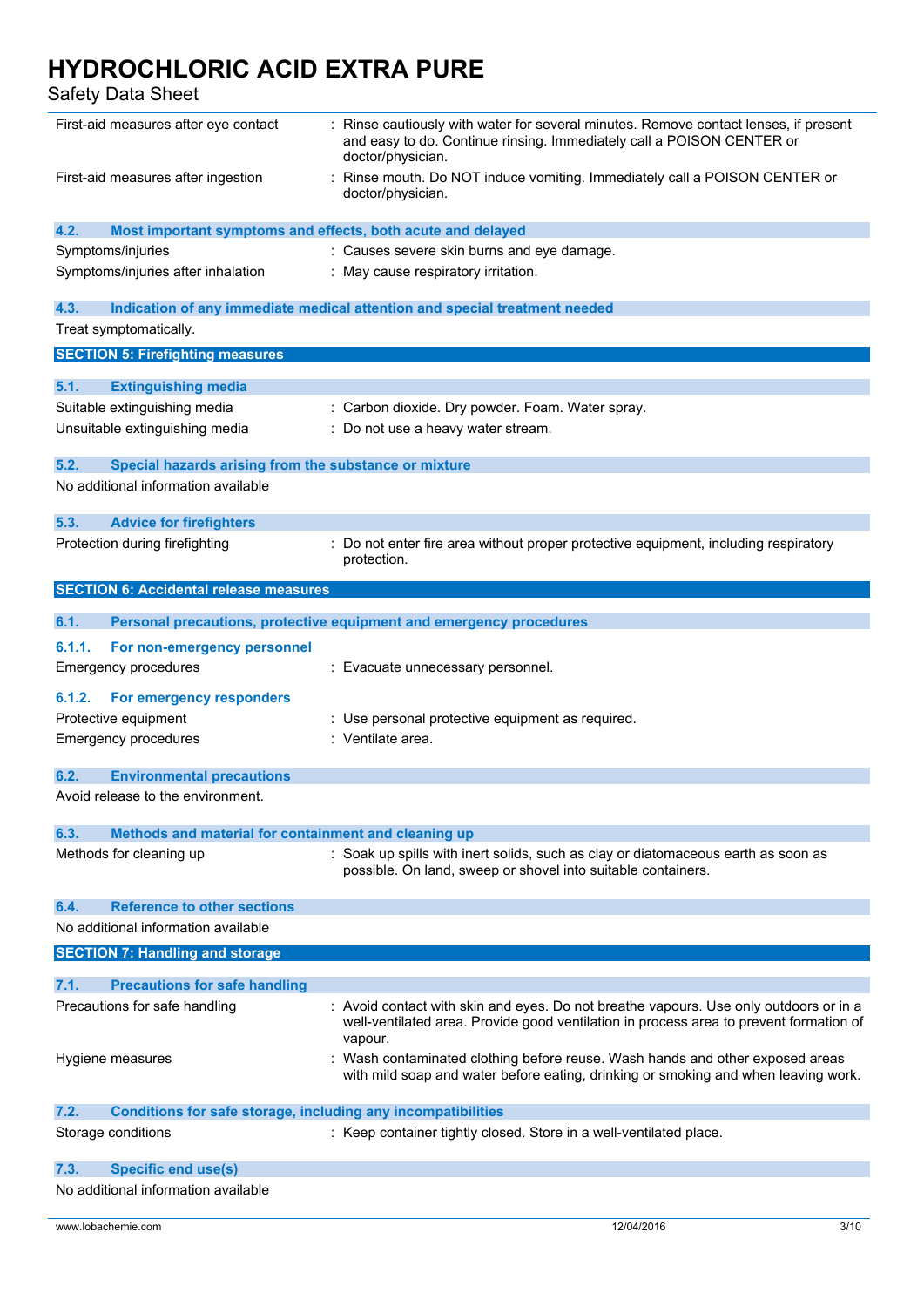Safety Data Sheet

**SECTION 8: Exposure controls/personal protection**

### **8.1. Control parameters**

No additional information available

| 8.2.          | <b>Exposure controls</b>                              |                                     |
|---------------|-------------------------------------------------------|-------------------------------------|
|               | Hand protection                                       | : Protective gloves                 |
|               | Eye protection                                        | Chemical goggles or face shield     |
|               | Skin and body protection                              | : Wear suitable protective clothing |
|               | Respiratory protection                                | : Wear respiratory protection       |
|               | <b>SECTION 9: Physical and chemical properties</b>    |                                     |
| 9.1.          | Information on basic physical and chemical properties |                                     |
|               | Physical state                                        | : Solid                             |
| Colour        |                                                       | Clear colourless.                   |
| Odour         |                                                       | : pungent odor.                     |
|               | Odour threshold                                       | : No data available                 |
| pН            |                                                       | : No data available                 |
|               | Relative evaporation rate (butylacetate=1)            | : No data available                 |
| Melting point |                                                       | $: -30 °C$                          |
|               | Freezing point                                        | : No data available                 |
| Boiling point |                                                       | : 110 $^{\circ}$ C                  |
| Flash point   |                                                       | : No data available                 |
|               | Auto-ignition temperature                             | : No data available                 |
|               | Decomposition temperature                             | : No data available                 |
|               | Flammability (solid, gas)                             | : No data available                 |
|               | Vapour pressure                                       | : 225 hPa at 20°C                   |
|               | Relative vapour density at 20 °C                      | : No data available                 |
|               | Relative density                                      | No data available                   |
| Density       |                                                       | : $1.2$ g/cm <sup>3</sup>           |
| Solubility    |                                                       | : Water: Soluble                    |
| Log Pow       |                                                       | : No data available                 |
|               | Viscosity, kinematic                                  | : No data available                 |
|               | Viscosity, dynamic                                    | $: 2.3$ mPa.s at 15 $^{\circ}$ C    |
|               | Explosive properties                                  | : No data available                 |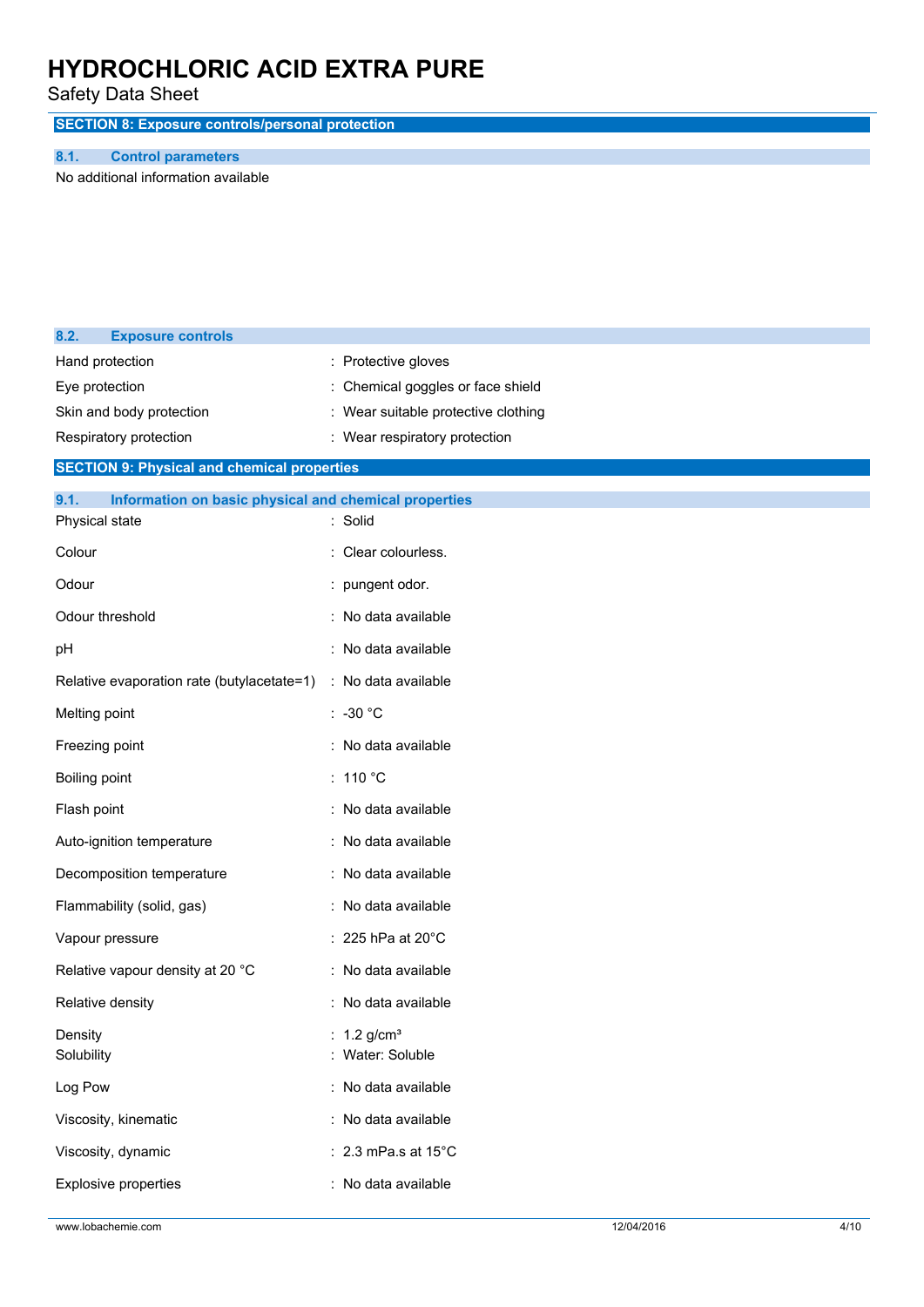| Oxidising properties                                 | : No data available                        |
|------------------------------------------------------|--------------------------------------------|
| <b>Explosive limits</b>                              | : No data available                        |
|                                                      |                                            |
| <b>Other information</b><br>9.2.                     |                                            |
| No additional information available                  |                                            |
| <b>SECTION 10: Stability and reactivity</b>          |                                            |
|                                                      |                                            |
| 10.1.<br><b>Reactivity</b>                           |                                            |
| Thermal decomposition generates : Corrosive vapours. |                                            |
| 10.2.<br><b>Chemical stability</b>                   |                                            |
| Stable under normal conditions.                      |                                            |
| <b>Possibility of hazardous reactions</b><br>10.3.   |                                            |
| No additional information available                  |                                            |
|                                                      |                                            |
| 10.4.<br><b>Conditions to avoid</b>                  |                                            |
| Direct sunlight. Air contact. Water, humidity.       |                                            |
| 10.5.<br><b>Incompatible materials</b>               |                                            |
| No additional information available                  |                                            |
|                                                      |                                            |
| 10.6.<br><b>Hazardous decomposition products</b>     |                                            |
| Thermal decomposition generates : Corrosive vapours. |                                            |
|                                                      |                                            |
| <b>SECTION 11: Toxicological information</b>         |                                            |
| 11.1.<br>Information on toxicological effects        |                                            |
| Acute toxicity                                       | : Not classified                           |
|                                                      |                                            |
|                                                      |                                            |
| Skin corrosion/irritation                            | : Causes severe skin burns and eye damage. |
| Serious eye damage/irritation                        | : Serious eye damage, category 1, implicit |
| Respiratory or skin sensitisation                    | Not classified                             |
| Germ cell mutagenicity                               | : Not classified                           |
| Carcinogenicity                                      | : Not classified                           |
|                                                      |                                            |
| Reproductive toxicity                                | : Not classified                           |
| Specific target organ toxicity (single               | : May cause respiratory irritation.        |
| exposure)                                            |                                            |
|                                                      |                                            |
| Specific target organ toxicity (repeated             | : Not classified                           |
| exposure)                                            |                                            |
|                                                      |                                            |
| Aspiration hazard                                    | : Not classified                           |
| <b>HYDROCHLORIC ACID EXTRA PURE (7647-01-0)</b>      |                                            |
| Viscosity, kinematic                                 | 1.91666667 mm <sup>2</sup> /s              |
|                                                      |                                            |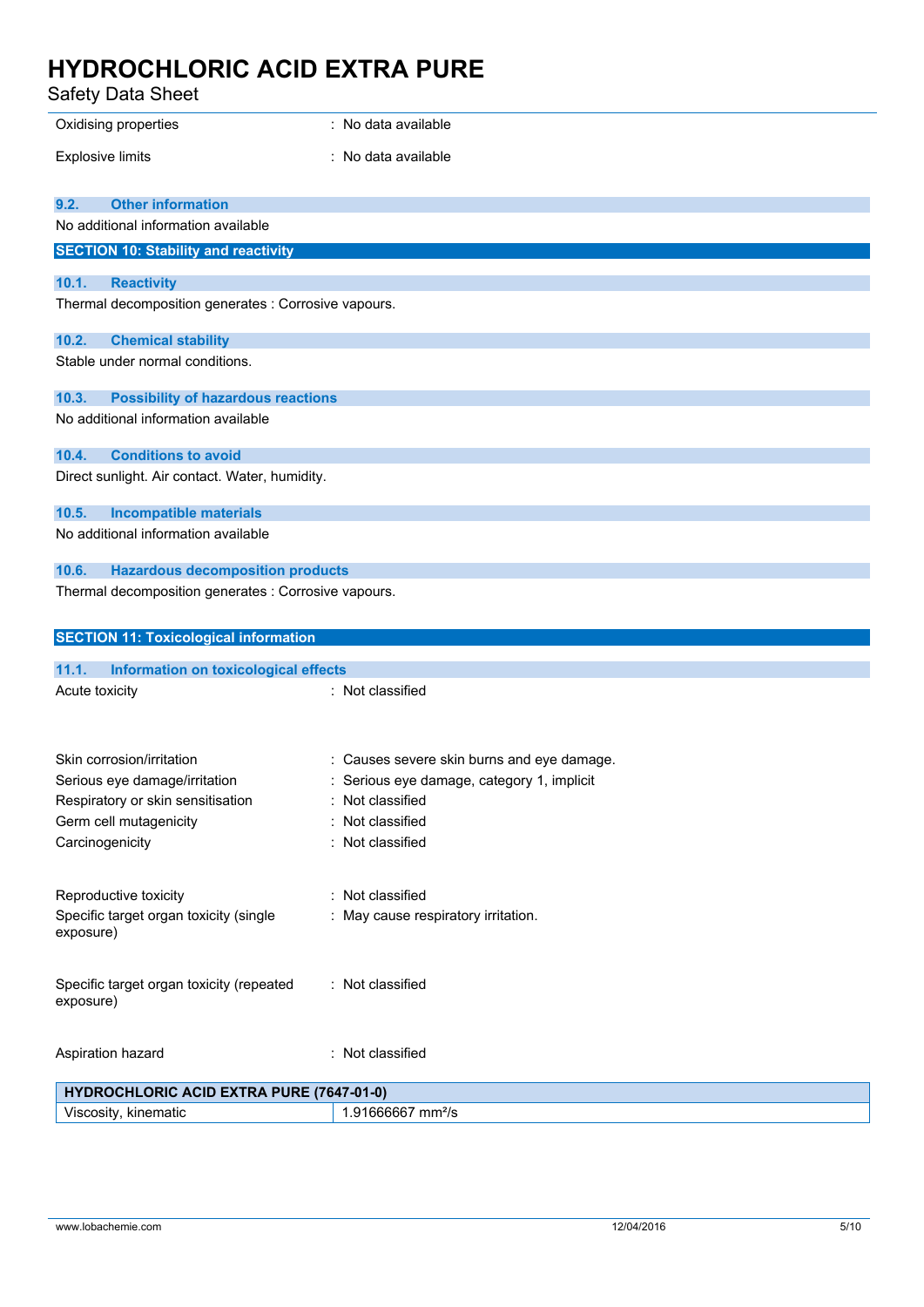| <b>SECTION 12: Ecological information</b>                                    |                                                                          |
|------------------------------------------------------------------------------|--------------------------------------------------------------------------|
|                                                                              |                                                                          |
| 12.1.<br><b>Toxicity</b>                                                     |                                                                          |
| No additional information available                                          |                                                                          |
|                                                                              |                                                                          |
| 12.2.<br><b>Persistence and degradability</b>                                |                                                                          |
| No additional information available                                          |                                                                          |
|                                                                              |                                                                          |
| 12.3.<br><b>Bioaccumulative potential</b>                                    |                                                                          |
| No additional information available                                          |                                                                          |
|                                                                              |                                                                          |
| 12.4.<br><b>Mobility in soil</b>                                             |                                                                          |
| No additional information available                                          |                                                                          |
|                                                                              |                                                                          |
| 12.5.<br><b>Results of PBT and vPvB assessment</b>                           |                                                                          |
| No additional information available                                          |                                                                          |
|                                                                              |                                                                          |
|                                                                              |                                                                          |
| 12.6.<br><b>Other adverse effects</b>                                        |                                                                          |
| No additional information available                                          |                                                                          |
| <b>SECTION 13: Disposal considerations</b>                                   |                                                                          |
| 13.1.<br><b>Waste treatment methods</b>                                      |                                                                          |
| Product/Packaging disposal<br>recommendations                                | : Dispose of contents/container to                                       |
| <b>SECTION 14: Transport information</b>                                     |                                                                          |
| In accordance with ADR / RID / IMDG / IATA / ADN                             |                                                                          |
| 14.1.<br><b>UN number</b>                                                    |                                                                          |
| UN-No. (ADR)                                                                 | : 1789                                                                   |
| UN-No. (IMDG)                                                                | : 1789                                                                   |
| UN-No.(IATA)                                                                 | : 1789                                                                   |
| UN-No.(ADN)                                                                  | : 1789                                                                   |
| UN-No. (RID)                                                                 | : 1789                                                                   |
| 14.2.<br><b>UN proper shipping name</b>                                      |                                                                          |
| Proper Shipping Name (ADR)                                                   | : HYDROCHLORIC ACID                                                      |
| Proper Shipping Name (IMDG)                                                  | : HYDROCHLORIC ACID                                                      |
| Proper Shipping Name (IATA)                                                  | : HYDROCHLORIC ACID                                                      |
| Proper Shipping Name (ADN)                                                   | : HYDROCHLORIC ACID                                                      |
| Proper Shipping Name (RID)                                                   | : HYDROCHLORIC ACID                                                      |
| Transport document description (ADR)                                         | : UN 1789 HYDROCHLORIC ACID, 8, II, $(E)$                                |
| Transport document description (IMDG)                                        | : UN 1789 HYDROCHLORIC ACID, 8, II                                       |
| Transport document description (IATA)                                        | : UN 1789 HYDROCHLORIC ACID, 8, II                                       |
| Transport document description (ADN)<br>Transport document description (RID) | : UN 1789 HYDROCHLORIC ACID, 8, II<br>: UN 1789 HYDROCHLORIC ACID, 8, II |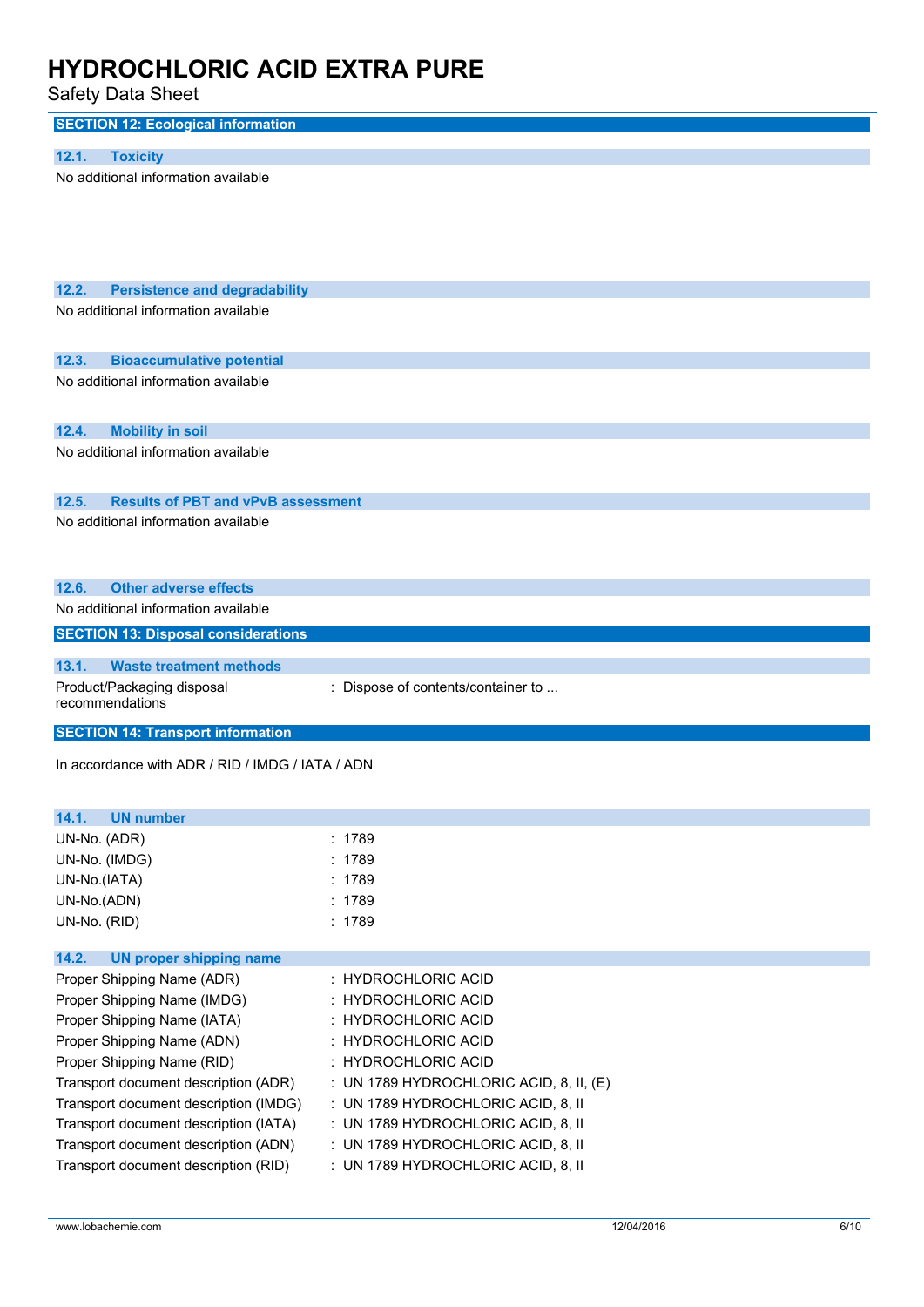| <b>Transport hazard class(es)</b><br>14.3.<br><b>ADR</b>  |                           |
|-----------------------------------------------------------|---------------------------|
| Transport hazard class(es) (ADR)<br>Danger labels (ADR)   | : 8<br>: 8                |
|                                                           |                           |
| <b>IMDG</b>                                               |                           |
| Transport hazard class(es) (IMDG)<br>Danger labels (IMDG) | : 8<br>: 8                |
|                                                           |                           |
|                                                           |                           |
| <b>IATA</b><br>Transport hazard class(es) (IATA)          | : 8                       |
| Hazard labels (IATA)                                      | : 8                       |
|                                                           |                           |
| <b>ADN</b>                                                |                           |
| Transport hazard class(es) (ADN)                          | : 8                       |
| Danger labels (ADN)                                       | : 8                       |
|                                                           |                           |
|                                                           |                           |
| <b>RID</b><br>Transport hazard class(es) (RID)            | : 8                       |
| Danger labels (RID)                                       | : 8                       |
|                                                           |                           |
| 14.4.<br><b>Packing group</b>                             |                           |
| Packing group (ADR)                                       | $\div$ II                 |
| Packing group (IMDG)                                      | $:$ $\Pi$                 |
| Packing group (IATA)                                      | $\colon \, \mathrm{I\!I}$ |
| Packing group (ADN)                                       | $\div$ II                 |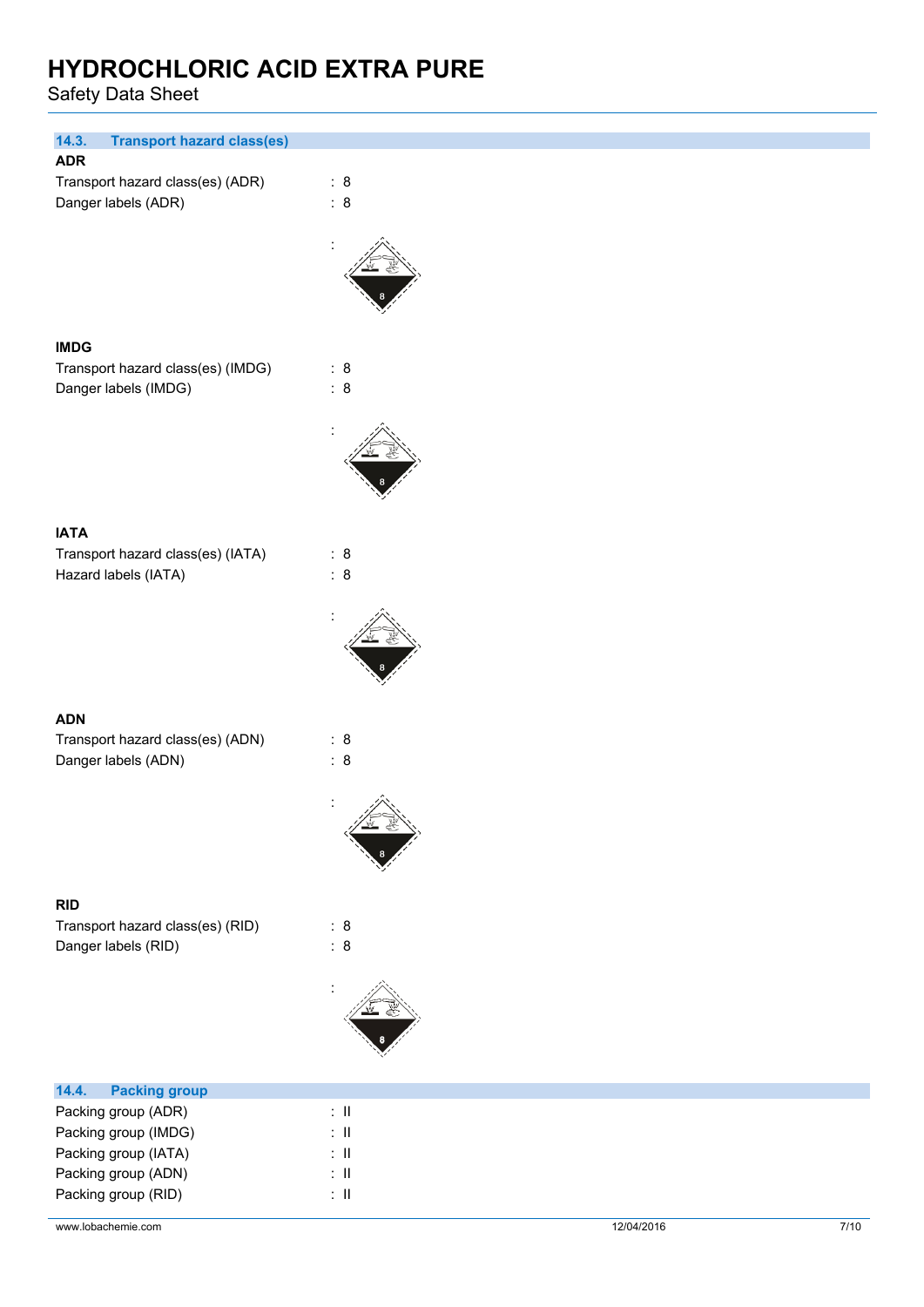**14.6. Special precautions for user**

Safety Data Sheet

 $14.6.$ 

| 14.5.            | <b>Environmental hazards</b>  |                                          |
|------------------|-------------------------------|------------------------------------------|
|                  | Dangerous for the environment | : No                                     |
| Marine pollutant |                               | ∴ No                                     |
|                  | Other information             | : No supplementary information available |

| - Overland transport                                         |                      |
|--------------------------------------------------------------|----------------------|
| Classification code (ADR)                                    | :C1                  |
| Special provision (ADR)                                      | 520                  |
| Limited quantities (ADR)                                     | : 1L                 |
| Excepted quantities (ADR)                                    | : E2                 |
| Packing instructions (ADR)                                   | : P001, IBC02        |
| Mixed packing provisions (ADR)                               | : MP15               |
| Portable tank and bulk container<br>instructions (ADR)       | ÷<br>T8              |
| Portable tank and bulk container special<br>provisions (ADR) | TP <sub>2</sub><br>÷ |
| Tank code (ADR)                                              | : L4BN               |
| Vehicle for tank carriage                                    | AT<br>t.             |
| Transport category (ADR)                                     | 2                    |
| Hazard identification number (Kemler No.)                    | ÷<br>80              |
| Orange plates                                                | $\ddot{\cdot}$<br>80 |
|                                                              | 1789                 |
| Tunnel restriction code (ADR)                                | : F                  |
| EAC code                                                     | : 2R                 |
|                                                              |                      |
| - Transport by sea<br>Limited quantities (IMDG)              | 1 L                  |
| Excepted quantities (IMDG)                                   | : E2                 |
| Packing instructions (IMDG)                                  | :P001                |
|                                                              | IBC02                |
| IBC packing instructions (IMDG)                              | <b>B20</b>           |
| IBC special provisions (IMDG)                                |                      |
| Tank instructions (IMDG)                                     | : T8                 |
| Tank special provisions (IMDG)                               | :TP2                 |
| EmS-No. (Fire)                                               | $: F-A$              |
| EmS-No. (Spillage)                                           | $: S-B$              |
| Stowage category (IMDG)                                      | : C                  |
| MFAG-No                                                      | 157                  |
| - Air transport                                              |                      |
| PCA Excepted quantities (IATA)                               | E <sub>2</sub>       |
| PCA Limited quantities (IATA)                                | Y840                 |
| PCA limited quantity max net quantity<br>(IATA)              | 0.5L                 |
| PCA packing instructions (IATA)                              | 851                  |
| PCA max net quantity (IATA)                                  | 1L                   |

CAO packing instructions (IATA) : 855 CAO max net quantity (IATA) : 30L Special provision (IATA) : A3 ERG code (IATA) : 8L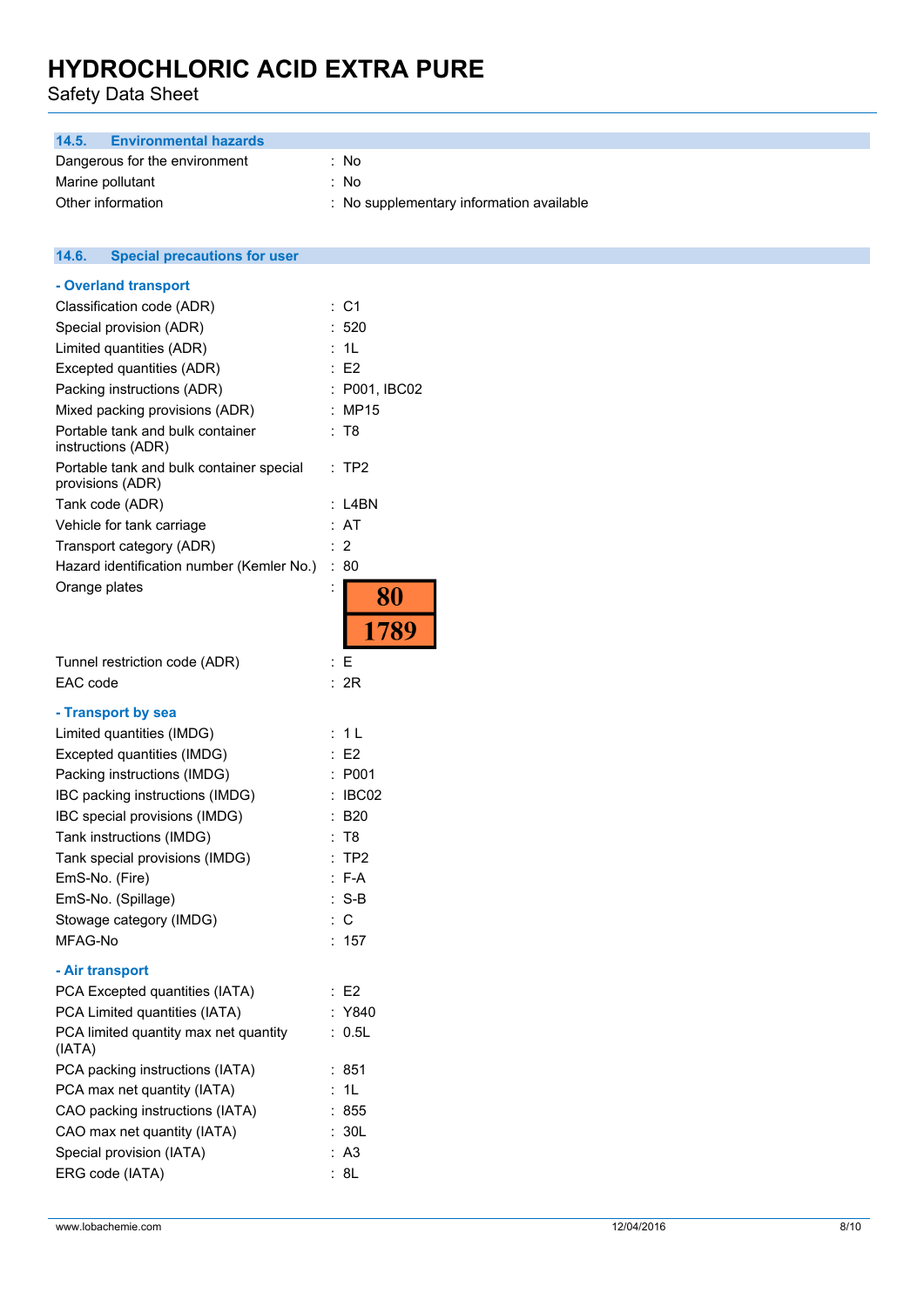Safety Data Sheet

| - Inland waterway transport                                  |                 |
|--------------------------------------------------------------|-----------------|
| Classification code (ADN)                                    | $\therefore$ C1 |
| Special provisions (ADN)                                     | : 520           |
| Limited quantities (ADN)                                     | : 11            |
| Excepted quantities (ADN)                                    | E2              |
| Carriage permitted (ADN)                                     | : T             |
| Equipment required (ADN)                                     | $:$ PP. EP      |
| Number of blue cones/lights (ADN)                            | : 0             |
| - Rail transport                                             |                 |
| Classification code (RID)                                    | $\therefore$ C1 |
| Special provision (RID)                                      | : 520           |
| Limited quantities (RID)                                     | : 1L            |
| Excepted quantities (RID)                                    | $E$ F2          |
| Packing instructions (RID)                                   | : P001, IBC02   |
| Mixed packing provisions (RID)                               | : MP15          |
| Portable tank and bulk container<br>instructions (RID)       | : T8            |
| Portable tank and bulk container special<br>provisions (RID) | $:$ TP2         |
| Tank codes for RID tanks (RID)                               | $:$ L4BN        |
| Transport category (RID)                                     | $\cdot$ 2       |
| Colis express (express parcels) (RID)                        | : CE6           |
| Hazard identification number (RID)                           | : 80            |

**14.7. Transport in bulk according to Annex II of MARPOL 73/78 and the IBC Code**

Not applicable

### **SECTION 15: Regulatory information**

**15.1. Safety, health and environmental regulations/legislation specific for the substance or mixture**

### **15.1.1. EU-Regulations**

No REACH Annex XVII restrictions

HYDROCHLORIC ACID EXTRA PURE is not on the REACH Candidate List HYDROCHLORIC ACID EXTRA PURE is not on the REACH Annex XIV List

### **15.1.2. National regulations**

### **Germany**

| AwSV/VwVwS Annex reference                                                     | Water hazard class (WGK) 1, slightly hazardous to water (Classification according to<br>VwVwS, Annex 2; WGK No 238) |
|--------------------------------------------------------------------------------|---------------------------------------------------------------------------------------------------------------------|
| 12th Ordinance Implementing the Federal<br>Immission Control Act - 12. BlmSchV | : Is not subject of the 12. BlmSchV (Hazardous Incident Ordinance)                                                  |

### **Denmark**

Recommendations Danish Regulation : Young people below the age of 18 years are not allowed to use the product